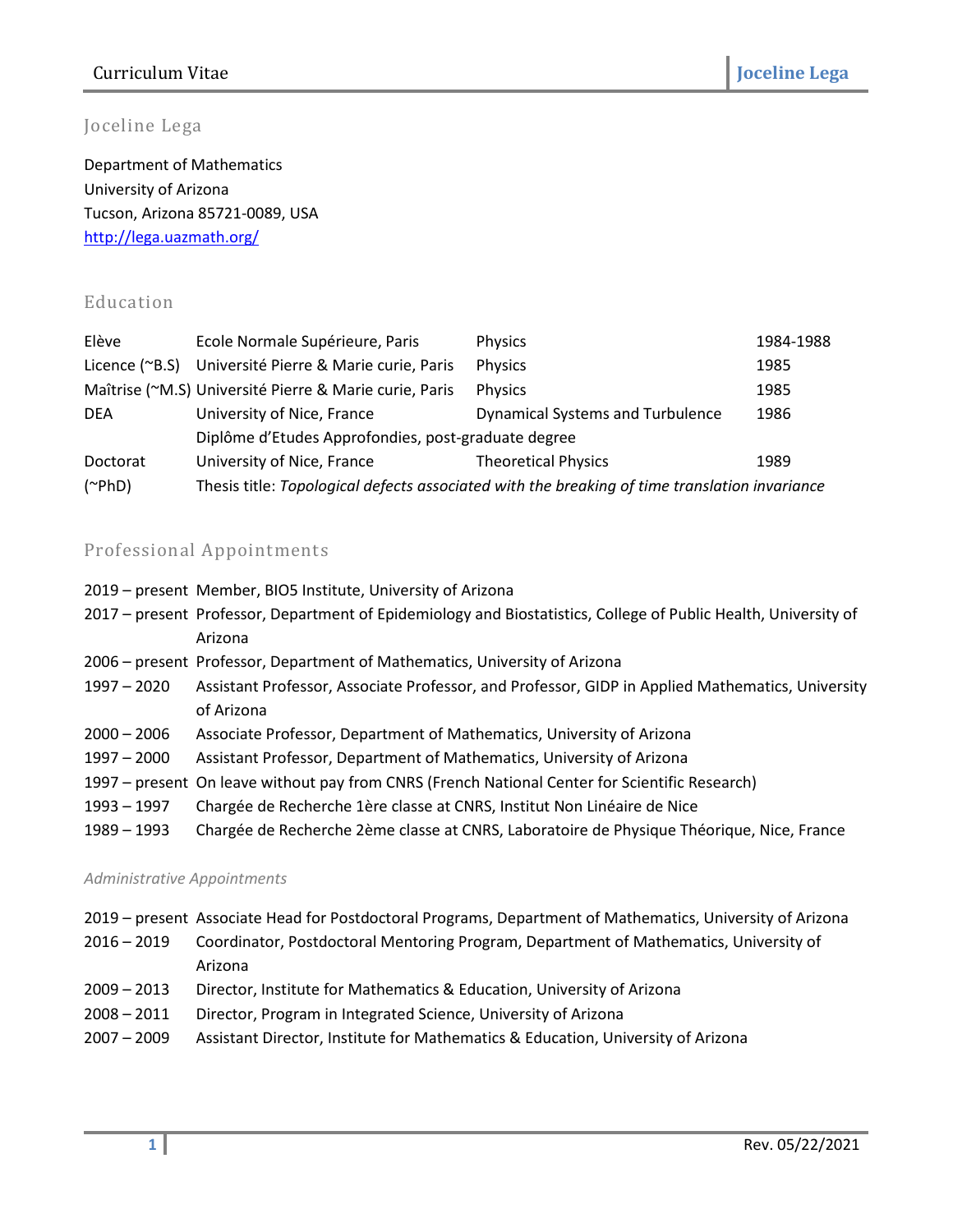## Curriculum Vitae **Joceline Lega**

#### *Visiting Positions*

| Fall 2004     | Visitor, Fields Institute for Research in Mathematical Sciences, Toronto, Canada              |  |
|---------------|-----------------------------------------------------------------------------------------------|--|
| 1994 - 1997   | Visiting Assistant Professor, Department of Mathematics, University of Arizona                |  |
| Fall 1993     | Research Associate, Department of Physics and Applied Physics, University of Strathclyde,     |  |
|               | Glasgow, UK                                                                                   |  |
| Oct-Dec 1991  | Postdoctoral fellow, Department of Applied Mathematics and Theoretical Physics, University of |  |
|               | Cambridge, UK                                                                                 |  |
| Jan 90-Jun 91 | Visiting Assistant Professor, Department of Mathematics, University of Arizona                |  |

### Honors & Awards

- Outstanding Postdoctoral Mentoring Award, The University of Arizona, 2019
- Fellow of the American Association for the Advancement of Science, 2017
- First place, DARPA Forecasting Chikungunya Challenge, 2015
- $\triangleright$  Fellow of the Institute of Physics (London), 2004
- UA Department of Mathematics Lovelock Award, Spring 2006
- $\triangleright$  National Academies Education Fellow in the Life Sciences for 2005 2006

### Editorial Boards

- Editor-in-Chief, *Physica D: Nonlinear Phenomena*, January 2008 December 2017
- Editorial Board member, *Nonlinearity*, January 2004 December 2015
- Editorial Board member, *Physica D: Nonlinear Phenomena*, January 2004 December 2007

#### Research Interests

- $\triangleright$  Modeling of nonlinear phenomena, with applications to physics and biology
- $\triangleright$  Pattern formation and instabilities
- $\triangleright$  Dynamics and stability of coherent structures

## Synergistic Activities

- Co-organizer, *Sixth International Conference on Mathematical Modeling and Analysis of Populations in Biological Systems*, 2017, University of Arizona, Tucson
- Co-organizer, 2011 Conference on *Geometric Methods for Infinite-Dimensional Dynamical Systems*, Brown University, Providence
- Co-organizer, 2009 and 2010 IM&E Workshops on *Mapping the Calculus Curriculum*, University of Arizona
- Director, 2007 Arizona Summer Program on *Mathematical Modeling*, University of Arizona
- Co-chair, 2006 SIAM conference on *Nonlinear Waves and Coherent Structures*, Seattle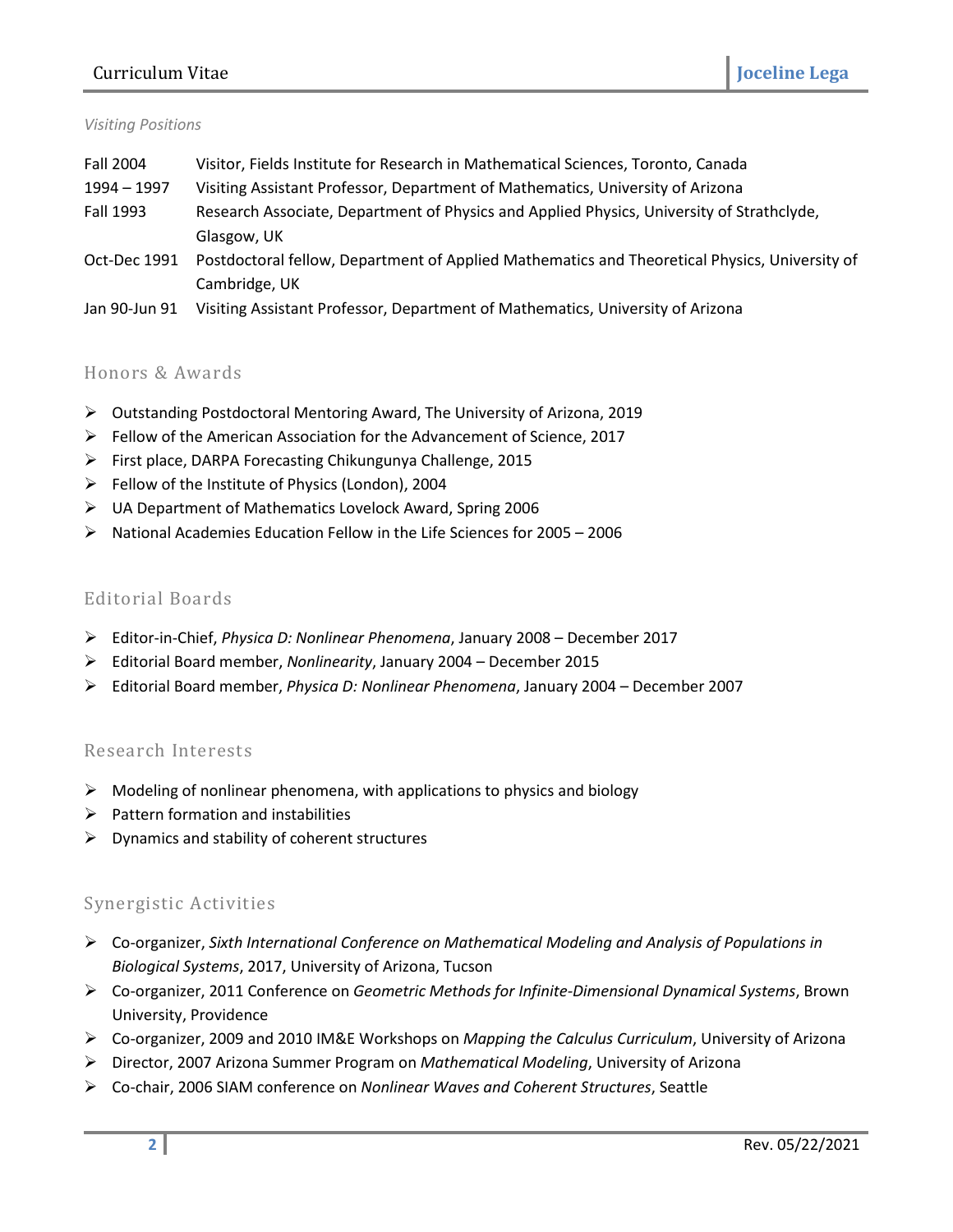- Co-organizer, 2003 Workshop on *Patterns in Physics* at The Fields Institute, Toronto, Canada
- Co-organizer, SIAM Mini-symposium on the *Validity of Envelope Equations*, 2005 SIAM Conference on Applications of Dynamical Systems, Snowbird
- Organizer, SIAM Mini-symposium on the *Dynamics and Stability of Coherent Structures*, 2003 Joint Mathematics Meeting, Phoenix

### Mentoring

#### *Current*

- $\triangleright$  Nicole Fider is a postdoctoral fellow in the Department of Mathematics at the University of Arizona
- $\triangleright$  William Fries is a graduate student in the Program in Applied Mathematics at the University of Arizona
- $\triangleright$  Adrienne Kinney is a graduate student in the Program in Applied Mathematics at the University of Arizona
- $\triangleright$  I serve as faculty advisor for 15+ undergraduate mathematics majors every semester

#### *Postdoctoral fellows and junior faculty I have mentored*

- $\triangleright$  Chris Bergevin, now Associate Professor of Physics and Astronomy at York University
- Heidi Brown, now Associate Professor of Public Health, Department of Epidemiology & Biostatistics, University of Arizona.
- $\triangleright$  Nicholas Brubaker, now Assistant Professor of Mathematics at California State Fullerton
- $\triangleright$  Stéphane Lafortune, now Professor of Mathematics at the College of Charleston
- $\triangleright$  Alan Lindsay, now Associate Professor of Applied Mathematics at the University of Notre Dame
- Lidia Mrad, now Assistant Professor of Mathematics at Mount Holyoke College
- Derek Moulton, now Associate Professor of Mathematics at the University of Oxford

#### *Former graduate students*

- $\triangleright$  Hannah Biegel received her PhD in Mathematics in November 2020
- $\triangleright$  Alex Young received his PhD in Applied Mathematics in May 2017 and is currently Undergraduate Advisor and Lecturer in the Department of Statistics at Harvard University
- $\triangleright$  Joe Dinius received his PhD in Applied Mathematics in January 2014 and works in the private sector
- $\triangleright$  Marco Herrera-Valdez received his PhD in Mathematics in January 2014 and is currently an Associate Professor of Mathematics at UNAM (Mexico)
- $\triangleright$  Silvia Madrid-Jaramillo received her MS in Applied Mathematics in 2002

#### *Former undergraduate students*

 $\triangleright$  I have supervised about 20 undergraduates on a variety of research projects over the years, most recently Yuzhe Bai (Spring 2019), Hangyu Chen (Summer 2018 – Fall 2018), Sean Current (2018–2020), Chloë Paterson (2019–2020), Kyle Saxberg (2016–2017), Shitij Seth (Spring 2019), Craig Thompson (2016–2017), Zhongyu Yang (Fall 2018), Yu Zhang (Fall 2018).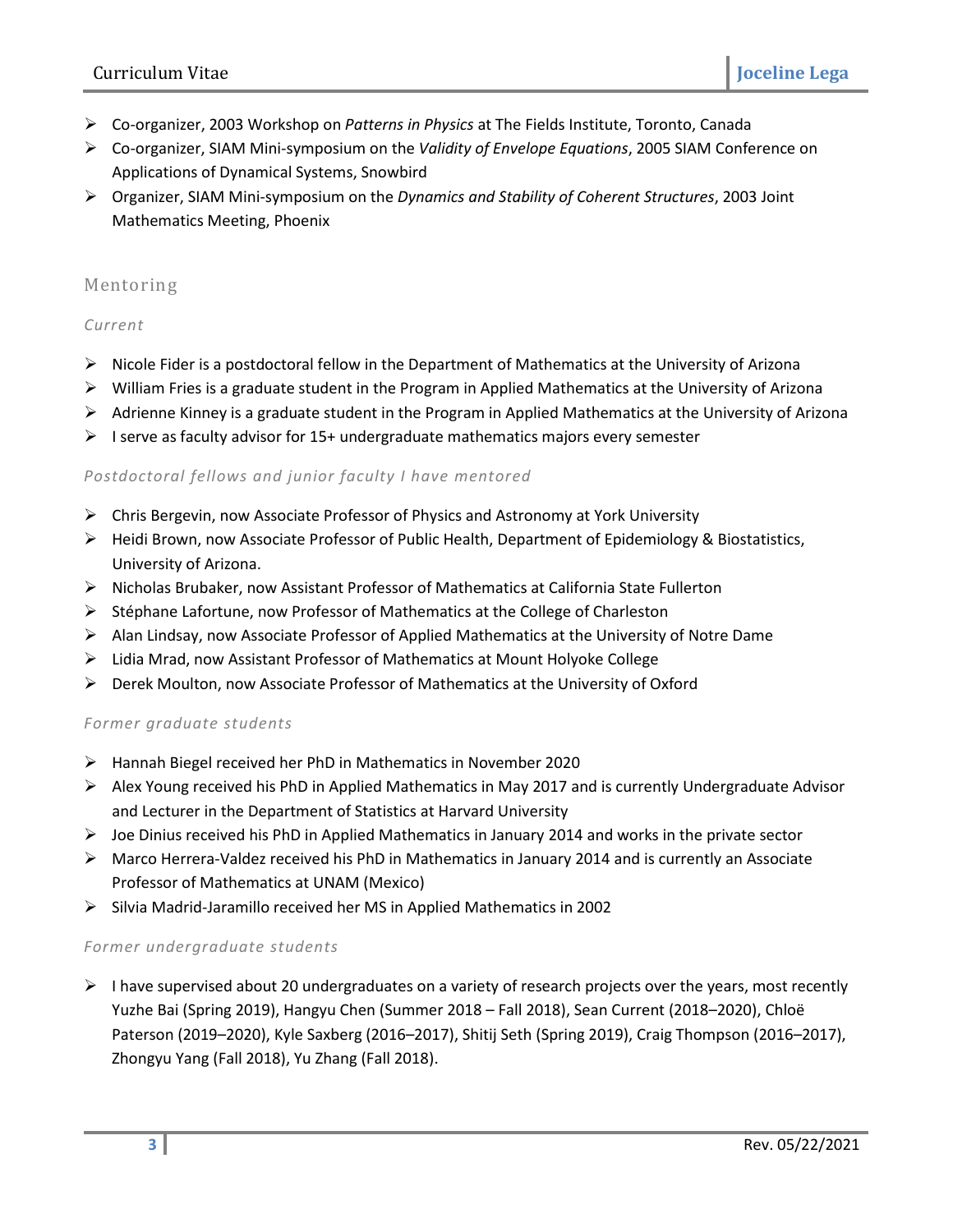$\triangleright$  I developed and ran the 2007 Arizona Summer Program on Mathematical Modeling, which involved a dozen of undergraduates from various institutions.

## Professional Memberships

- $\triangleright$  American Association for the Advancement of Science (AAAS)
- American Mathematical Society (AMS), 2004-2014
- Association des Anciens Elèves, Elèves et Amis de l'Ecole Normale Supérieure
- Council on Undergraduate Research (CUR)
- $\triangleright$  Entomological Society of America (ESA)
- $\triangleright$  Institute of Physics (IOP)
- $\triangleright$  Society for Industrial and Applied Mathematics (SIAM)

## Service to the Profession

- Member, Microbiology and Infectious Diseases B Research Committee (MID-B) of the National Institute of Allergy and Infectious Diseases (NIAID), 2020 – 2024
- AAAS Council Delegate, representing Section A (Mathematics), 2019 2022
- Advisory Board Member, SIAM Activity Group on Dynamical Systems, 2018 & 2019
- Chair, *Jürgen Moser Lecture* Selection Committee (SIAM), 2018
- External Review Committee member, Department of Applied Mathematics, University of Colorado Boulder, March 2017
- Electorate Nominating Committee, AAAS Section A (Mathematics), Member (2015 2017), Chair (2017 2018)
- Member-at-Large, AAAS Section A (Mathematics), 2011 2015
- Member, Nominating Committee, SIAM Activity Group on *Nonlinear Waves and Coherent Structures*, 2012 & 2014
- Member, *Kruskal Lecture Prize* Selection Committee (SIAM), 2011
- Chair, 2011 *Math Awareness Month* National Committee
- Chair (2008) and member (2007), *AWM-SIAM Kovalevsky Lecture Prize* Selection Committee
- Chair, Nominating Committee, SIAM Activity Group on *Nonlinear Waves and Coherent Structures*, 2006
- Secretary, SIAM Activity Group on *Nonlinear Waves and Coherent Structures*, 2004 2006
- $\triangleright$  Reviewer for major journals in my area of research
- $\triangleright$  Reviewer for the National Science Foundation (NSF), the Engineering and Physical Sciences Research Council (EPSRC, UK), the US-Israel Binational Science Foundation (BSF), the Natural Sciences and Engineering Research Council of Canada (NSERC), the Netherlands Organization for Scientific Research (NW0), and Université Côte d'Azur (UCA)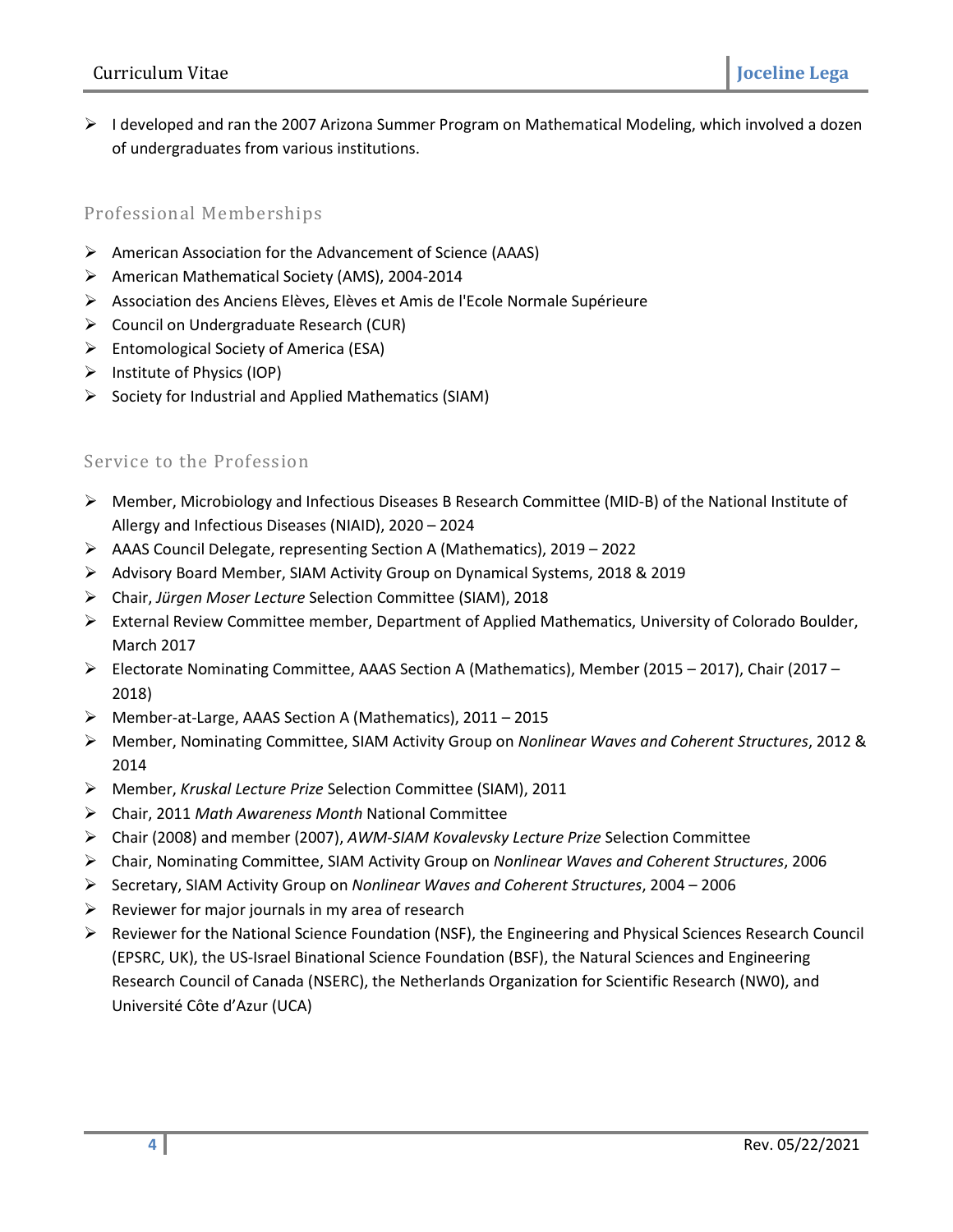## Past and Current Funding

- 2020 2021: *RAPID: Networked Data-Driven Modelling of the COVID-19 Outbreak with a Performativity-Aware Calibration Learning Algorithm*, National Science Foundation (P.I. Faryad Sahneh)
- 2018 2019: *Improved mosquito abundance predictions for advanced public health planning*, BIO5 Institute Team Scholars Program
- 2017 2018: *The Sixth International Conference on Mathematical Modeling and Analysis of Populations in Biological Systems*, National Science Foundation (P.I. Jim Cushing)
- 2015 2020: *DARPA Chikungunya Challenge Prize*, DARPA
- 2012 2013: *Intel Math National Training Agency: Revision of the Intel Math Curriculum*, Intel Foundation
- 2011 2012: *Intel Math National Training Agency*, Intel Foundation
- 2009 2011: *Intel Math National Training Agency*, Intel Foundation
- 2009 2015: *NSF GK-12: Graduate Students and Teacher Engaging in Mathematical Sciences (G-TEAMS)*, National Science Foundation
- 2008: *Laptops for the Program in Integrated Science,* Gateway Strategic Alliance Grant, The University of Arizona
- 2008 2011: *Explorations in Integrated Science: An Interdisciplinary Laboratory Course,* National Science Foundation (P.I. Gail Burd)
- 2007 2009: *Q-Bio: Integration of Quantitative Concepts into Introductory Biology,* National Science Foundation (P.I. Kate Dixon)
- 2006 2009: *Imaging of markers for skin cancer risk,* Arizona Biomedical Research Commission (P.I. Kate Dixon)
- 2004 2008: *Current problems in nonlinear dynamics: Macroscopic modeling of microscopic interactions and instability of coherent structures*, National Science Foundation
- 2003 2004: *Junior US-based Mathematicians at 03/04 Special Year at Fields Institute*, National Science Foundation
- 2003 2006: *New Mathematical Modeling Course*, TRIF (Technology and Research Initiative Fund), The University of Arizona
- 2000 2004: *Hydrodynamics of bacterial colonies*, National Science Foundation (U.S. France Cooperative Research)
- 2000 2004: *Analysis and modeling of pattern formation in biological and physical systems*, National Science Foundation
- 1999 2000: *Hydrodynamics of bacterial colonies*, The University of Arizona Research Foundation
- 1997 1999: *Modeling of filament dynamics with applications to bacterial growths*, NATO Collaborative Research Grant (with A. Goriely and M. Tabor)
- 1994 1996: *Dynamic response, stabilisation, modulation and control of semiconductor lasers and laser amplifiers*, European Union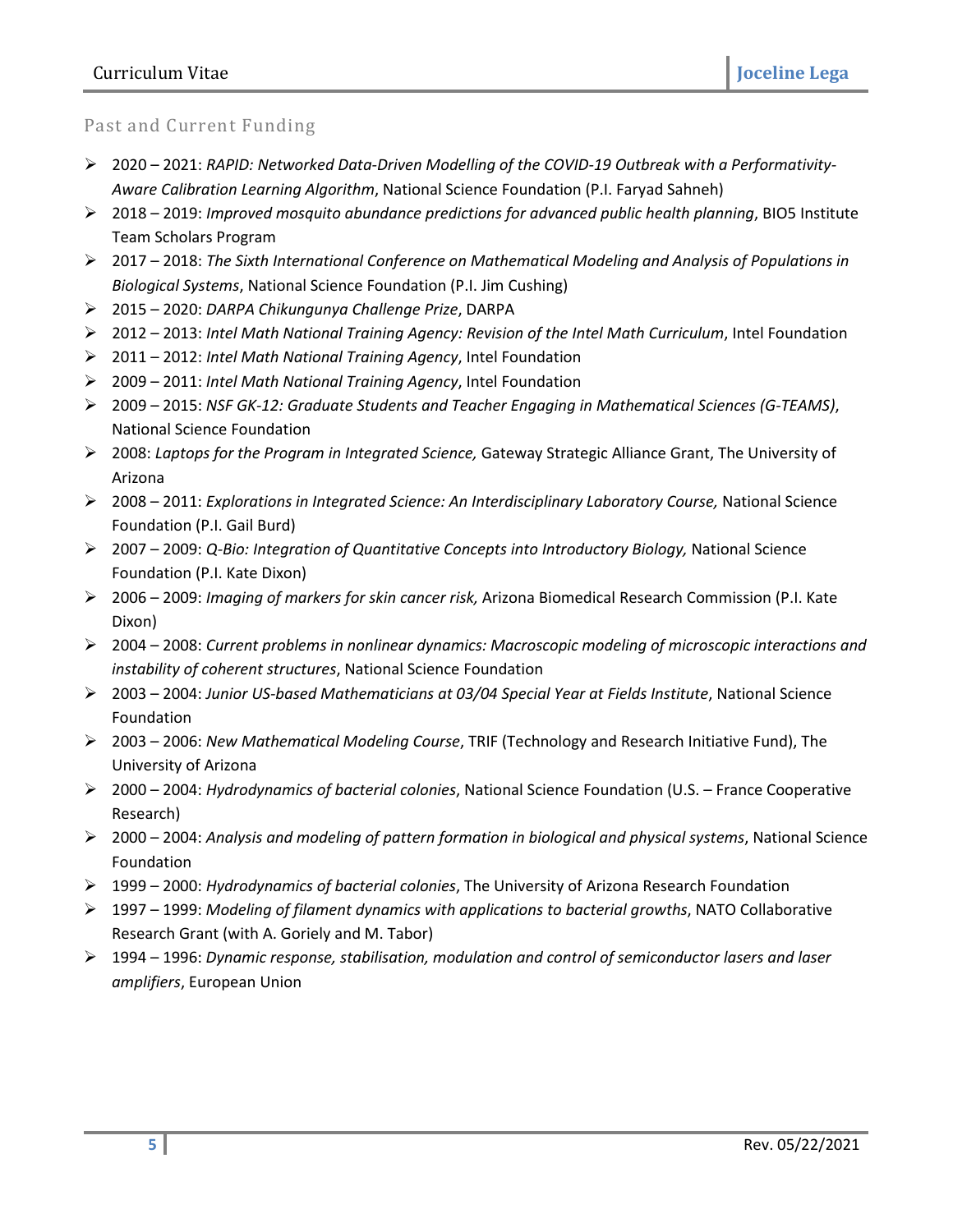# Publications

66 peer-reviewed publications (se[e http://lega.uazmath.org/](http://lega.uazmath.org/) for links to articles), listed below. 4 article in progress, not listed; 11 articles in books or reports, not listed.

- 1. J. Lega, *Parameter Estimation from ICC curves*, Journal of Biological Dynamics **15**, 195–212 (2021)
- 2. J. Lega, H.E. Brown, R. Barrera, *A 70% Reduction in Mosquito Populations Does Not Require Removal of 70% of Mosquitoes*, J. Med. Entomol. **57**, 1668–1670 (2020)
- 3. C.A. Thompson, K. Saxberg, J. Lega, D. Tong, H.E. Brown, *A cumulative gravity model for inter-urban spatial interaction at different scales*, Journal of Transport Geography **79**, 102461 (2019)
- 4. C.J. McGowan, M. Biggerstaff, M. Johansson, K.M. Apfeldorf, M. Ben-Nun, L. Brooks, M. Convertino, M. Erraguntla, D.C. Farrow, J. Freeze, S. Ghosh, S. Hyun, S. Kandula, J. Lega, Y. Liu, N. Michaud, H. Morita, J. Niemi, N. Ramakrishnan, E.L. Ray, N.G. Reich, P. Riley, J. Shaman, R. Tibshirani, A. Vespignani, Q. Zhang, C. Reed & The Influenza Forecasting Working Group, *Collaborative efforts to forecast seasonal influenza in the United States, 2015–2016*, Scientific Reports **9**, 683 (2019)
- 5. S.Y. Del Valle, B.H. McMahon, J. Asher, R. Hatchett, J.C. Lega, H.E. Brown, M.E. Leany, Y. Pantazis, D.J. Roberts, S. Moore, A.T. Peterson, L.E. Escobar, H. Q, N.W. Hengartner and H. Mukundan, *Summary results of the 2014-2015 DARPA Chikungunya challenge*, BMC Infectious Diseases **18**, 245 (2018)
- 6. Nicholas M. Ercolani, Nikola Kamburov, Joceline Lega, *The phase structure of grain boundaries*, Phil. Trans. R. Soc. A **376**, 20170193 (2018)
- 7. Joceline Lega, Sunder Sethuraman, Alexander L. Young, *On Collisions Times of 'Self-Sorting' Interacting Particles in One-Dimension with Random Initial Positions and Velocities*, J. Stat. Phys. **170**, 1088–1122 (2018)
- 8. J. Lega, H.E. Brown, R. Barrera, *Aedes aegypti (Diptera: Culicidae) abundance model improved with relative humidity and precipitation-driven egg hatching*, J. Med. Entomol. **54**, 1375–1384 (2017)
- 9. H.E. Brown, R. Barrera, A.C. Comrie, J. Lega, *Effect of temperature thresholds on modeled Aedes aegypti population dynamics*, J. Med. Entomol. **54**, 869–877 (2017)
- 10. J. Lega and H.E. Brown, *Data-driven outbreak forecasting with a simple nonlinear growth model*, Epidemics **17**, 19-26 (2016)
- 11. N.D. Brubaker and J. Lega, *Capillary induced deformations of a thin elastic sheet*, Phil. Trans. R. Soc. **A 374**, 20150169 (2016)
- 12. N.D. Brubaker and J. Lega, *Two-dimensional capillary origami*, Phys. Lett. **A 380**, 83-87 (2016)
- 13. H. E. Brown, A. Young, J. Lega, T. G. Andreadis, J. Schurich, A. Comrie, *Projection of Climate Change Influences on U.S. West Nile Virus Vectors*, Earth Interactions **19**, 1-18 (2015)
- 14. N. D. Brubaker and J. Lega, *Two-Dimensional Capillary Origami with Pinned Contact Line*, SIAM J. Appl. Math. **75**, 1275-1300 (2015)
- 15. A. E. Lindsay, J. Lega, K. B. Glasner, *Regularized model of post-touchdown configurations in electrostatic MEMS: interface dynamics*, IMA Journal of Applied Mathematics, doi: 10.1093/imamat/hxv011 (2015)
- 16. A.E. Lindsay, J. Lega, K.B. Glasner, *Regularized model of post-touchdown configurations in electrostatic MEMS: Equilibrium analysis*, Physica **D 280-281**, 95–108 (2014)
- 17. J.C. Lega, S. Buxner, B. Blonder, F. Tama, *Explorations in Integrated Science*, Journal of College Science Teaching **43**, 55-60 (2014)
- 18. D.E. Moulton and J. Lega, *Effect of disjoining pressure in a thin film equation with non-uniform forcing*, Euro. Jnl of Applied Mathematics **24**, 887-920 (2013)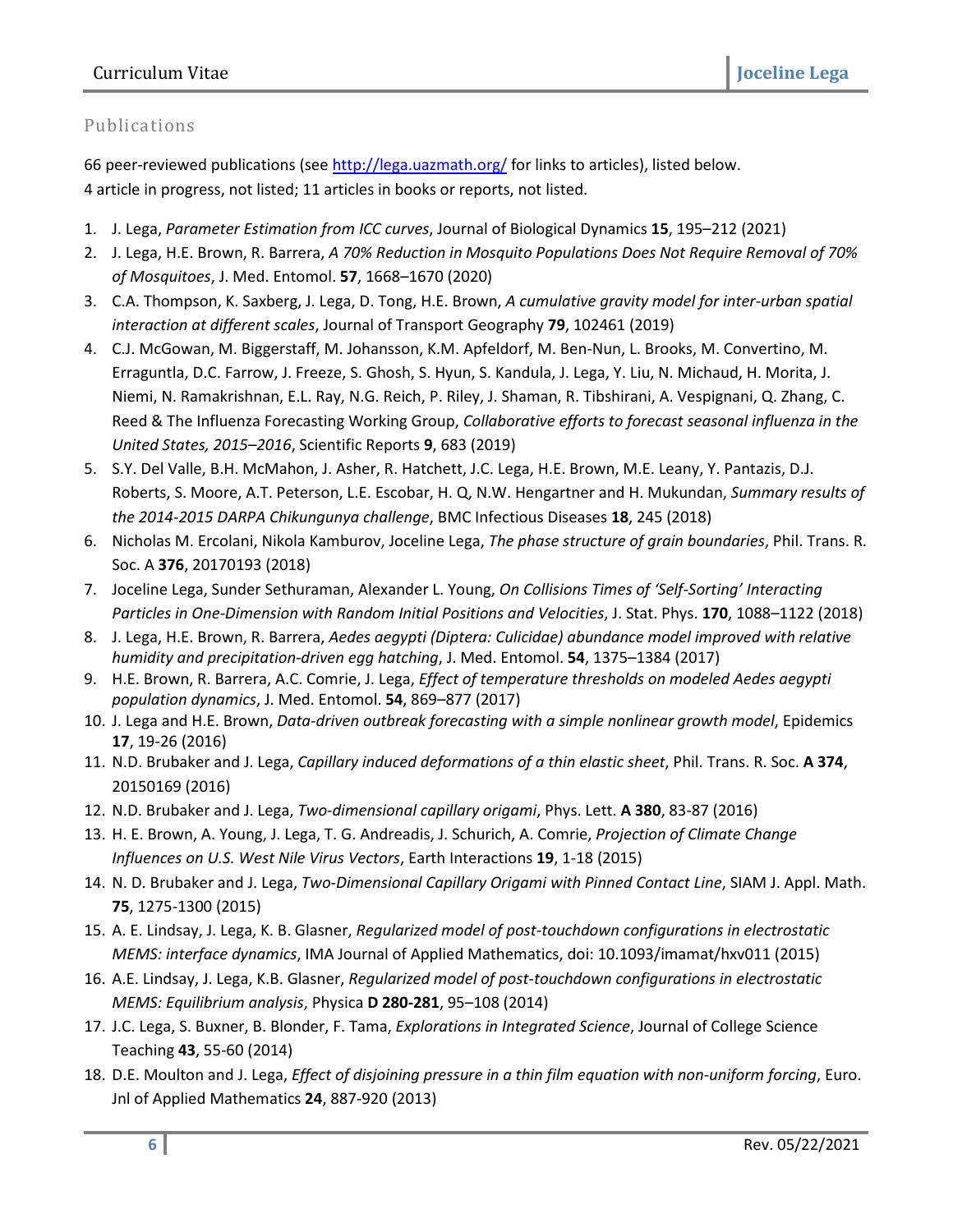- 19. A.E. Lindsay, J. Lega, F.J. Sayas, *The Quenching Set of a MEMS Capacitor in Two-Dimensional Geometries*, J. Nonlinear Sci. **23**, 807-834 (2013)
- 20. A.E. Lindsay and J. Lega, *Multiple Quenching Solutions of a Fourth Order Parabolic PDE with a Singular Nonlinearity Modeling a MEMS Capacitor*, SIAM J. Appl. Math. **72**, 935-958 (2012)
- 21. J. Lega, *Collective Behaviors in Two-dimensional Systems of Interacting Particles*, SIAM J. Appl. Dyn. Sys. **10**, 1213-1231 (2011)

Erratum: SIAM J. Appl. Dyn. Syst. **12**, 2093–2093 (2013)

- 22. S. Lafortune, J. Lega, and S. Madrid, *Instability of local deformations of an elastic rod: numerical evaluation of the Evans function*, SIAM J. Appl. Math. **71**, 1653-1672 (2011)
- 23. M. Herrera-Valdez and J. Lega, *Reduced models for the pacemaker dynamics of cardiac cells*, Journal of Theoretical Biology **270**, 164-176 (2011)
- *24.* D. Moulton and J. Lega, *Reverse draining of a magnetic soap film - Analysis and simulation of thin film equation with non-uniform forcing*, Physica D **238**, 2153-2165 (2009)
- 25. J. Lega and T. Passot, *Hydrodynamics of bacteria colonies*, Nonlinearity **20**, C1-C16 (2007)
- 26. S. Lafortune and J. Lega, *Spectral stability of local deformations of an elastic rod: Hamiltonian formalism*, SIAM J. Math. Anal. **36**, 1726-1741 (2005)
- 27. J. Lega and T. Passot, *Hydrodynamics of bacterial colonies: phase diagrams*, Chaos **14**, 562-570 (2004)
- 28. J. Lega and T. Passot, *Inverse cascade and energy transfer in forced low-Reynolds number two-dimensional turbulence*, Fluid Dynamics Research **34**, 289-297 (2004)
- 29. S. Lafortune and J. Lega, *Instability of local deformations of an elastic rod*, Physica D **182**, 103-124 (2003)
- 30. J. Lega and T. Passot, *Hydrodynamics of bacterial colonies: a model*, Phys. Rev. E **67**, 031906 1-18 (2003)
- 31. B.R. Schöne, J. Lega, K.W. Flessa, D.H. Goodwin and D.L. Dettman, *Reconstructing daily temperatures from growth rates of the intertidal bivalve mollusk Chione cortezi (northern Gulf of California, Mexico)*, Palaeogeography, Palaeoclimatology, Palaeoecology **184**, 131-146 (2002)
- 32. T.A. Christensen, G. D'Alessandro, J. Lega and J.G. Hildebrand, *Morphometric modeling of olfactory circuits in the insect antennal lobe: I. Simulations of spiking local interneurons*, Biosystems **61**, 143-153 (2001)
- 33. J. Lega, *Traveling hole solutions of the complex Ginzburg-Landau equation: a review*, Physica D **152-153**, 269- 287 (2001)
- 34. J. Lega and A. Goriely, *Pulses, fronts and oscillations of an elastic rod*, Physica D **132**, 374-392 (1999).
- 35. J. Lega and N. Mendelson, *A control-parameter dependent Swift-Hohenberg equation as a model for bioconvection patterns*, Phys. Rev. **E 59**, 6267-6274 (1999)
- 36. N. Mendelson and J. Lega, *A complex pattern of traveling stripes is produced by swimming cells of Bacillus subtilis*, Journal of Bacteriology **180**, 3285-3294 (1998)
- 37. S. Bottin and J. Lega, Pulses *of tunable size near a subcritical bifurcation*, Eur. Phys. J. B **5**, 299-308 (1998)
- 38. O. G. Calderón, V. M. Pérez-García, J. Lega, and J. M. Guerra, *Loss-induced transverse effects in lasers*, Opt. Comm. **143**, 315-321 (1997)
- 39. D. Hochheiser, J.V. Moloney and J. Lega, *Controlling optical turbulence*, Phys. Rev. A **55**, 4011-4014 (1997)
- 40. J. Lega and S. Fauve, *Traveling hole solutions to the complex Ginzburg-Landau equation as perturbations of Nonlinear Schrödinger dark solitons*, Physica **102** D, 234-252 (1997)
- 41. J. Lega and J.M. Vince, *Temporal forcing of traveling wave patterns*, J. Phys. I France **6**, 1417-1434 (1996)
- 42. G.K. Harkness, J. Lega, and G.L. Oppo, *Measuring disorder with correlation functions of averaged patterns*, Physica D **96**, 26-29 (1996)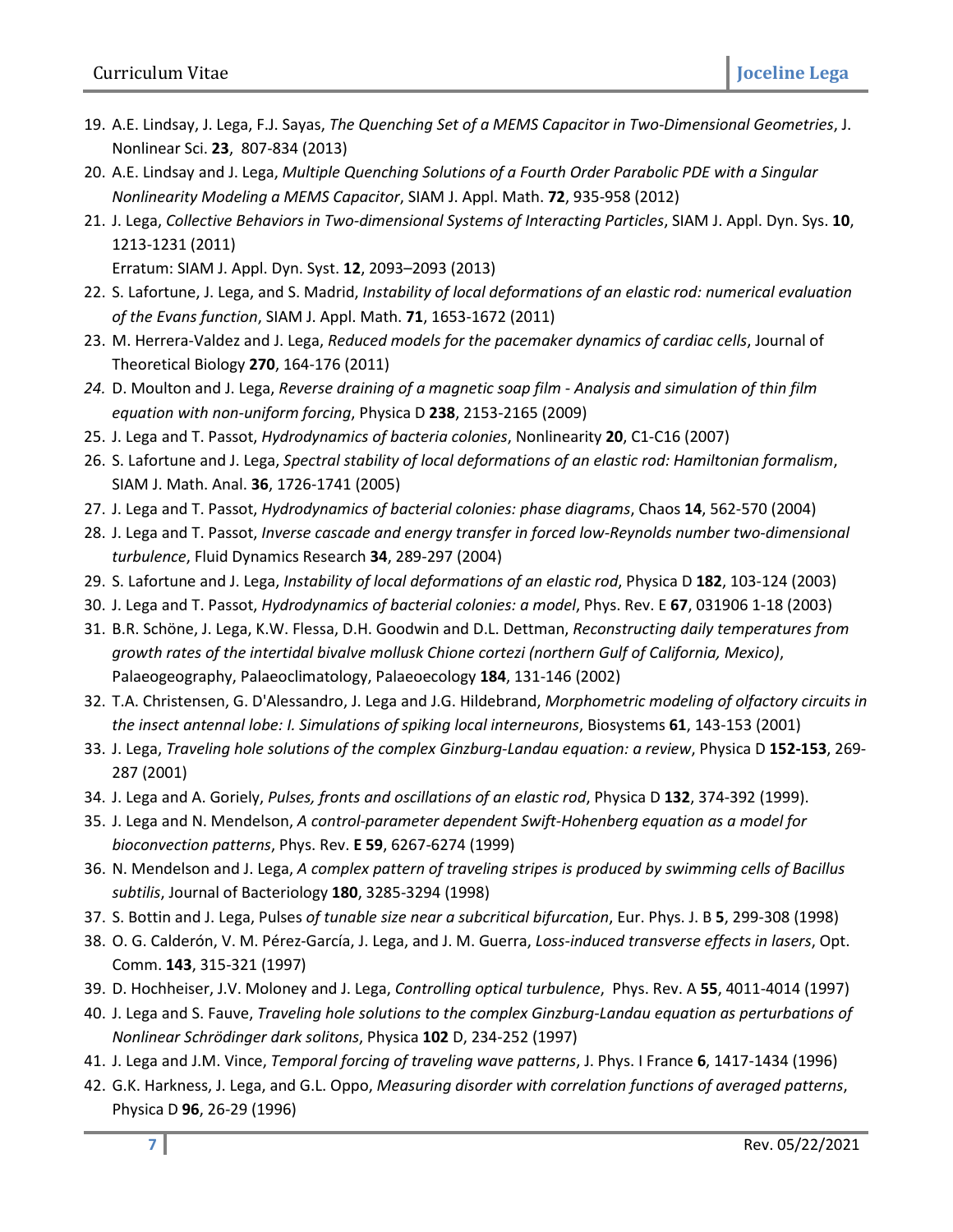- 43. M.R.E. Proctor and J. Lega, *Secondary bifurcations and symmetry breaking as a route towards spatiotemporal disorder*, Int. J. Bifurcation and Chaos **5**, 841 (1995)
- 44. J. Lega, J.V. Moloney, and A.C. Newell, *Universal description of laser dynamics near threshold*, Physica D **83**, 478-498 (1995)
- 45. G. K. Harkness, J.C. Lega and G.L. Oppo, *Correlation functions in the presence of optical vortices*, Chaos, Solitons and Fractals **4**, 1519-1533 (1994)
- 46. J. B. Geddes, J. Lega, J.V. Moloney, R.A. Indik, E.M. Wright and W.J. Firth, *Pattern selection in passive and active nonlinear optical systems*, Chaos, Solitons and Fractals **4**, 1261-1274 (1994)
- 47. J. Lega, J.V. Moloney, and A.C. Newell, *Swift-Hohenberg equation for lasers*, Phys. Rev. Lett. **73**, 2978-2981 (1994)
- 48. J. Lega, P.K. Jakobsen, J.V. Moloney, and A.C. Newell, *Nonlinear transverse modes of large-aspect-ratio homogeneously broadened lasers: II. Pattern analysis near and beyond threshold*, Phys. Rev. A **49**, 4201-4212 (1994)
- 49. P.K. Jakobsen, J. Lega, Q. Feng, M. Staley, J.V. Moloney, and A.C. Newell, *Nonlinear transverse modes of large-aspect-ratio homogeneously broadened lasers: I. Analysis and numerical simulation*, Phys. Rev. A **49**, 4189-4200 (1994)
- 50. J.V. Moloney, P.K. Jakobsen, J. Lega, S.G. Wenden and A.C. Newell, *Space-time complexity in nonlinear optics*, Physica D **68**, 127-134 (1993)
- 51. A. C. Newell, T. Passot and J. Lega, *Order parameter equations for patterns*, Ann. Rev. Fluid Mech. **25**, 399- 453 (1993)
- 52. J. Lega, S. Jucquois, B. Janiaud and V. Croquette, *Localized phase jumps in wave trains*, Phys. Rev. A **45**, 5596- 5604 (1992)
- 53. F. Daviaud, J. Lega, P. Bergé, P. Coullet and M. Dubois, *Spatio-temporal intermittency in a 1-d convective pattern: theoretical model and experiments*, Physica D **55**, 287-308 (1992)
- 54. J. Lega, *Secondary Hopf bifurcation of a one-dimensional periodic pattern*, Eur. J. Mech. B/Fluids **10**, #2 Suppl., 145 (1991)
- 55. P. Coullet, J. Lega and Y. Pomeau, *Dynamics of Bloch walls in a rotating magnetic field: a model*, Europhys. Lett. **15**, 221 (1991)
- 56. J. Lega, *Defect-mediated turbulence*, Computer Methods in Applied Mechanics and Engineering **89**, 419-424 (1991)
- 57. Y. Pomeau and J. Lega, *Structures macroscopiques en spirales comme configurations d'équilibre d'un ensemble de molécules chirales*, C. R. Acad. Sci. Paris II **311**, 1135 (1990)
- 58. S. Ciliberto, P. Coullet, J. Lega, E. Pampaloni and C. Perez-Garcia, *Defects in roll-hexagon competition*, Phys. Rev. Lett. **65**, 2370-2373 (1990)
- 59. P. Coullet, J. Lega, B. Houchmanzadeh and J. Lajzerowicz, *Breaking chirality in nonequilibrium systems*, Phys. Rev. Lett. **65**, 1352-1355 (1990)
- 60. L. Gil, J. Lega and J.L. Meunier, *Statistical properties of defect-mediated turbulence*, Phys. Rev. A **41**, 1138- 1141 (1990)
- 61. J. Lega, *Forme spirale de la dislocation des ondes stationnaires*, C. R. Acad. Sci. Paris, **309** II, 1401 (1989)
- 62. P. Coullet, L. Gil, and J. Lega, *A form of turbulence associated with defects*, Physica **37** D, 91-103 (1989)
- 63. P. Coullet, L. Gil, and J. Lega, *Defect-mediated turbulence*, Phys. Rev. Lett. **62**, 1619-1622 (1989)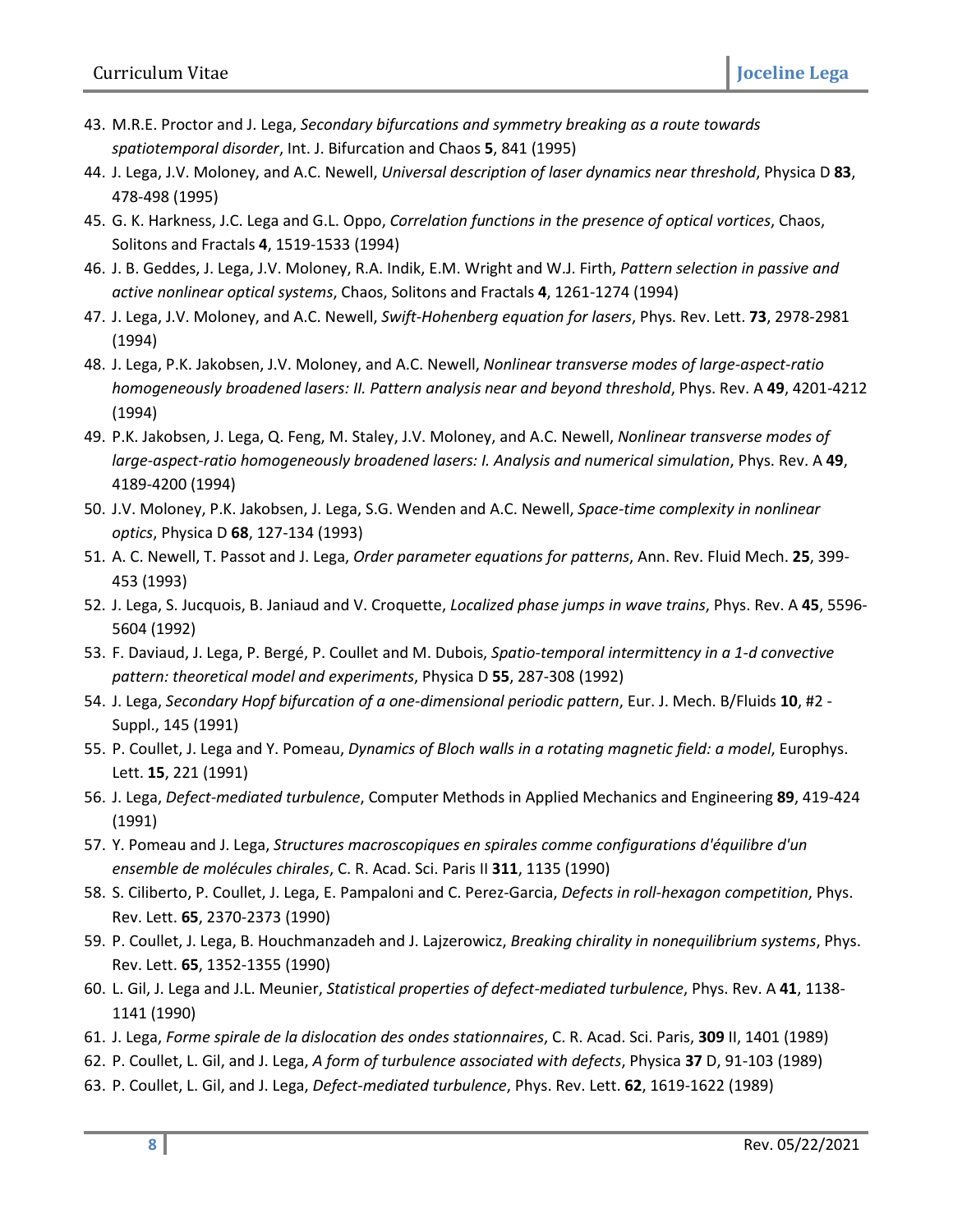- 64. P. Coullet, L. Gil, and J. Lega, *Une forme de turbulence associée aux défauts topologiques*, Bulletin de la Société Française de Physique, **67**, 12 (1988); and Mathematical Modeling and Numerical Analysis **23**, 385- 394 (1989)
- 65. P. Coullet and J. Lega, *Defect-mediated turbulence in wave patterns*, Europhys. Lett. **7**, 511 (1988)
- 66. P. Coullet, C. Elphick, L. Gil, and J. Lega, *Topological defects of wave patterns*, Phys. Rev. Lett. **59**, 884-887 (1987)

### Invited Scholarly Presentations

#### 113 invited scholarly presentations

#### *Keynotes and other selected invited presentations*

- *1. Dynamics and growth of bacterial colonies;* 2003 Clifford Lectures on Theoretical Fluid Mechanics in Biology, Tulane University, New-Orleans, Louisiana, March 24-28, 2003
- *2. Patterns, defects, and phase singularities*; Rocky Mountain Partial Differential Equations Conference, Provo, UT, 18-19 May, 2017
- *3. Three models to help understand the spread of mosquito-borne diseases*; 10th IIMAS Colloquium, Universidad Nacional Autónoma de México, Mexico City, Mexico, April 20, 2017
- *4.* (Cancelled due to the pandemic). *Phase Singularities and Defects in Pattern-Forming Systems*; 2020 SIAM Conference on Nonlinear Waves and Coherent Structures, Bremen, Germany, July 27-30, 2020

#### *Invited presentations in the last 5 years*

- 1. *Defects in the Swift-Hohenberg Equation*; Session on Existence and Stability of Nonlinear Waves and Patterns, 2016 SIAM Conference on Nonlinear Waves and Coherent Structures, Philadelphia, PA, August 8- 11, 2016
- 2. *Flu forecasting with EpiGro*; Seasonal Influenza Forecasting Workshop, Centers for Disease Control and Prevention, Atlanta, GA, August 31 – September 1, 2016
- 3. *The phase structure of grain boundaries;* Special Session on Nonlinear Waves: Analysis and Numerics, 1126th AMS Meeting, College of Charleston, Charleston, SC, March 10-12, 2017
- 4. *The phase structure of grain boundaries;* Applied Mathematics Colloquium, IIMAS, Universidad Nacional Autónoma de México, Mexico City, Mexico, April 19, 2017
- 5. *Three models to help understand the spread of mosquito-borne diseases*; 10th IIMAS Colloquium, Universidad Nacional Autónoma de México, Mexico City, Mexico, April 20, 2017
- 6. *Patterns, defects, and phase singularities*; Rocky Mountain Partial Differential Equations Conference, Provo, UT, 18 – 19 May, 2017
- 7. *The Phase Structure of Grain Boundaries*; Session on Spatiotemporally Complex Patterns, 2017 SIAM Conference on Applications of Dynamical Systems, Snowbird, UT, May 21 – 25, 2017
- 8. *Forecasting the Flu with Simple Nonlinear Models;* Seasonal Influenza Forecasting Workshop, Centers for Disease Control and Prevention, Atlanta, GA, August 28 – 29, 2017
- 9. *A Three-pronged Approach to Predicting the Spread of Mosquito-borne Diseases*, Mathematics Colloquium, Colorado State University, November 13, 2017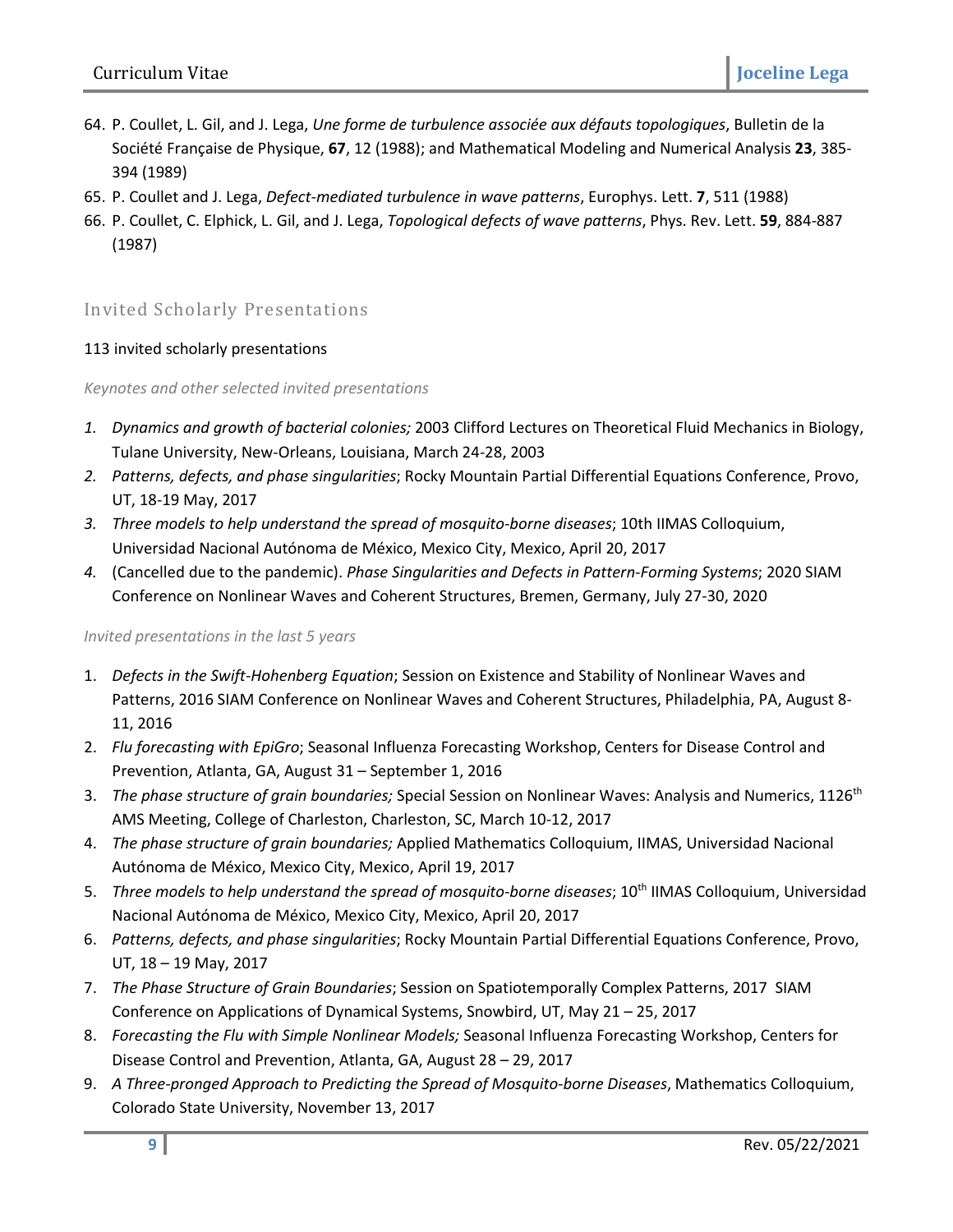- 10. *Forecasting the Flu with Simple Nonlinear Models;* CSTE/CDC Seasonal Influenza Forecasting Workshop, Council of State and Territorial Epidemiologists, Atlanta, GA, August 30 – 31, 2018
- 11. *Modeling the spread of vector-borne diseases on regional transportation networks*; MUVE Section Symposium on Predicting Vector-Borne Diseases Spread in Changing Natural and Social Landscapes, 2018 ESA, ESC, and ESBC Joint Annual Meeting, Vancouver, BC, Canada, November 11 – 14, 2018
- 12. Panel presentation: *Mathematical Perspectives and Vision for Preparation and Pathways in Mathematical Modeling*; Critical Issues in Mathematics Education 2019: Mathematical Modeling in K-16: Community and Cultural Context, MSRI, Berkeley, CA, March 6 – 8, 2019
- 13. *Transdisciplinary modeling of mosquito-borne diseases*; The Southwestern Undergraduate Mathematics Research Conference (SUnMaRC), The University of Arizona in Tucson, AZ, March 29 – 31, 2019
- 14. *Grain boundaries of the Swift-Hohenberg equation: simulations and analysis*; Special Session on Nonlinear Evolutionary Equations: Theory, Numerics and Experiments, 11<sup>th</sup> IMACS International Conference on Nonlinear Evolution Equations and Wave Phenomena: Computation and Theory, Athens, GA, April 17–19, 2019
- 15. *Phase singularities and defects in pattern forming systems*; Mini-symposium on Existence and stability of nonlinear waves, 9<sup>th</sup> International Congress on Applied Mathematics, Valencia, Spain, July 15-19, 2019
- 16. Panel: *Moving to More Useful Forecasts at the State/Local Level: The Forecasters Perspective*, FluSight Seasonal Influenza Forecasting Workshop, Council of State and Territorial Epidemiologists, Atlanta, GA, August 20–22, 2019
- 17. *Epidemiological Forecasting with Simple Nonlinear Models*; Dynamical Systems seminar, University of Minnesota, October 6, 2020
- 18. *Epidemiological Forecasting with ICC curves and data assimilation*; Mathbio seminar, Arizona State University, October 16, 2020
- 19. *Phase singularities and defects in the Swift-Hohenberg equation*; Special session on Free boundary problems arising in applications, Fall Western AMS Sectional meeting, University of Utah, Salt Lake City, Utah, October 24–25, 2020
- 20. *Modeling in the time of the pandemic*; Mathematics Colloquium, Southern Methodist University, Dallas, TX, February 24, 2021
- 21. *Forecasting Disease Risk and Spread*; French American Innovation Days: Facing the Predictably Unpredictable, Online, May 18-20, 2021

## Service to the University of Arizona

- $\triangleright$  University
	- o TCE Vision Committee, Spring 2018
	- o Academic Program Review Committee, Department of Ecology and Evolutionary Biology, February 2017
	- o Faculty Senate: 2014-2015
	- o University Promotion and Tenure Committee: senior co-chair (2011 2012), junior co-chair (2010 2011), and member (2009 – 2010)
	- o University Learning Technologies Center Faculty Advisory Board: 2005 2009